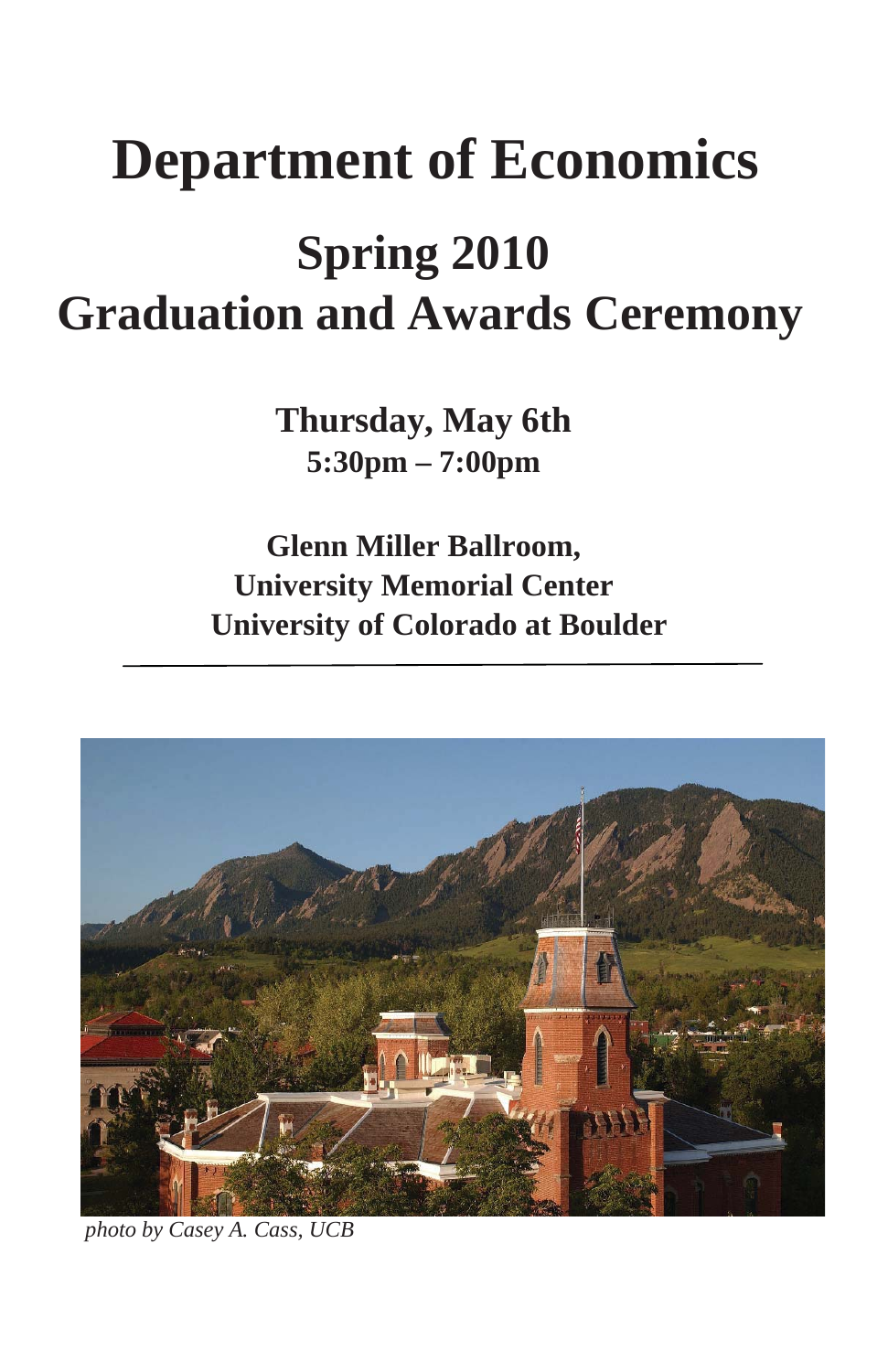## **Department of Economics Spring 2010 Ceremony**



## **Program**

## **& Introductions** Department Chair

**Welcome Professor Nicholas E. Flores** 

#### **Commencement Christina Martin**

Address Founder, Backstage Artist Lounge & Equity Strategic Relations, Inc. BA (2000) International Affairs Summa Cum Laude & Phi Beta Kappa University of Colorado, Boulder

**PhD Hooding Professor Donald Waldman MA Graduates** Director of Graduate Studies

#### **Presentation of Awards Professor Nicholas E. Flores**

 **Undergraduate Honors Professor Martin Boileau**  *and*  **Professor Terra McKinnish**  Honors Council Representatives

**BA Graduates Professor Jeffrey Zax,**  Director of Undergraduate Studies,  **Professor Francisca Antman,**  *and*  **Professor Brian Cadena**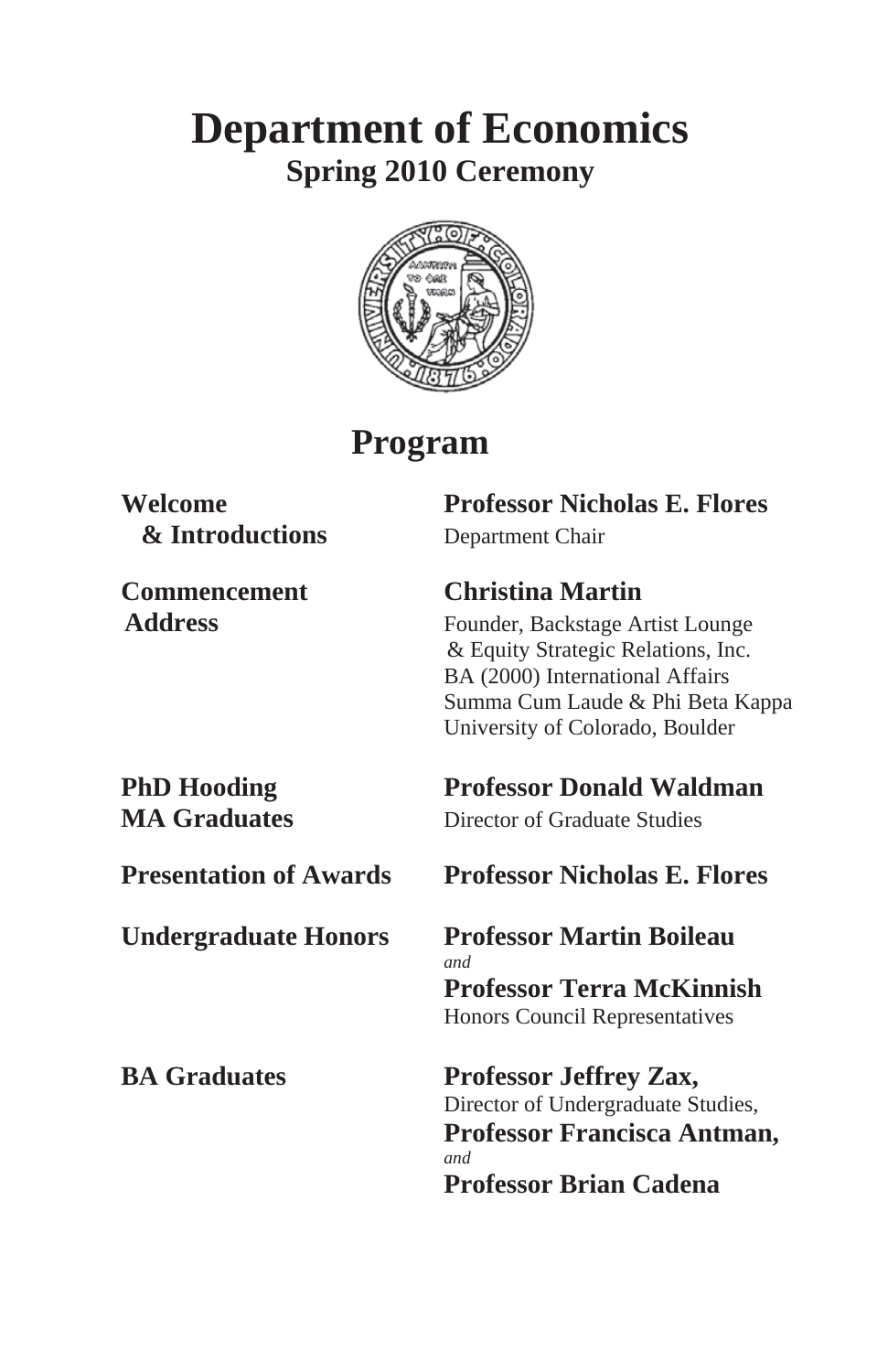### **Doctor of Philosophy**

#### **Mariya Burdina**

"Candidate Polarization, Campaign Strategies and Issue Importance"

#### **Joseph D. Craig**

"Electricity Restructuring and Economic Education"

#### **Daniel C. Hickman**

"Three Essays on the Economics of Higher Educational Attainment"

#### **William W. Olney**

"Offshoring, Immigration, and the Domestic Labor Market"

#### **Samuel R. Raisanen**

"Essays on Intertemporal Price Discrimination and on Economic Education"

#### **Sasiwimon Warunsiri**

"Essaying a Pseudo-Panel Approach: Studies on Education, Women, and Income Inequality in Thailand"

#### **Tianle Zhang**

"Three Essays on Innovation and Information Economics"

### **Master of Arts**

Sooyoung Lee Yibei Liu Christopher R. McMahan Yufang Zhang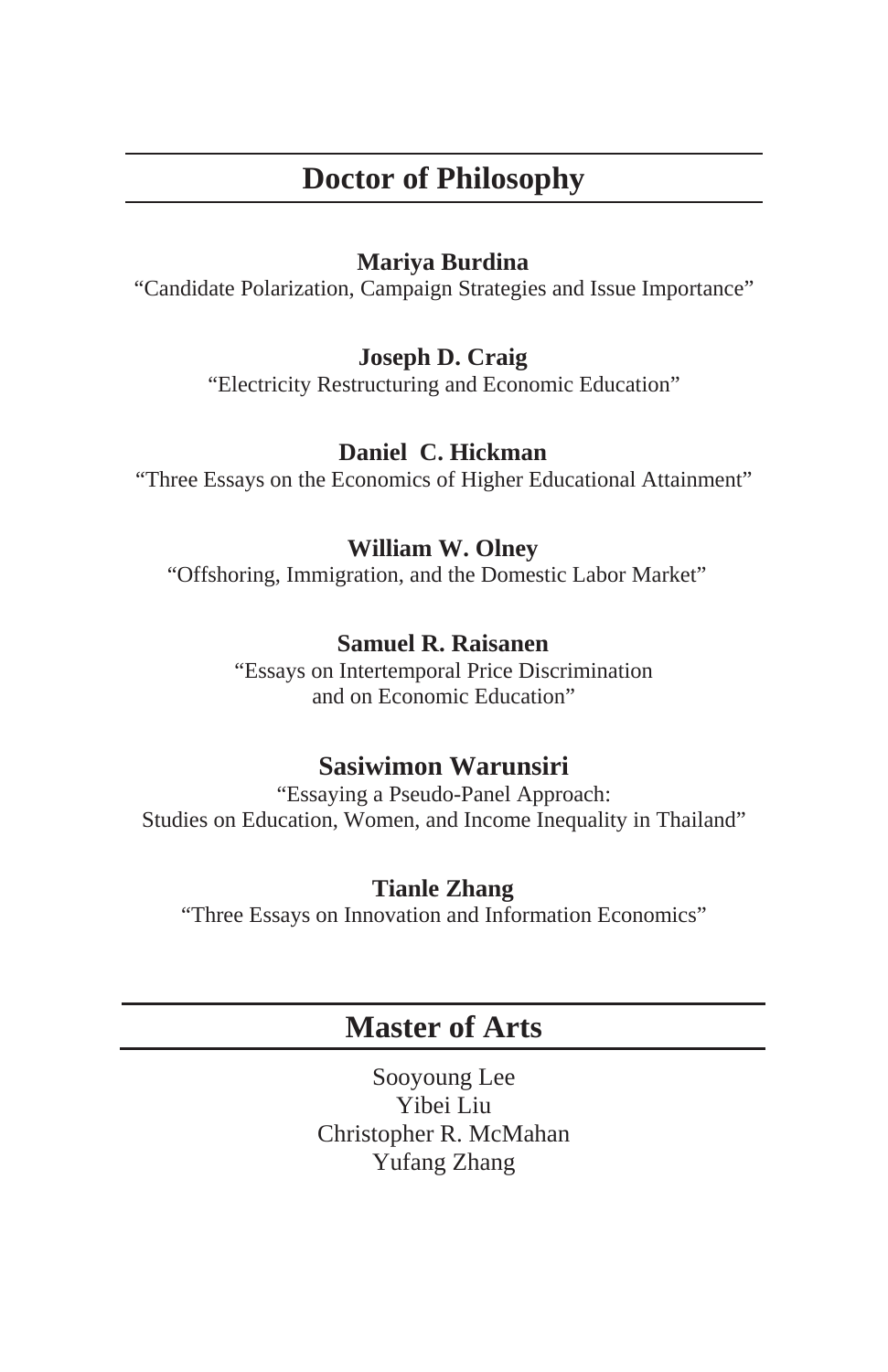## **2009-2010 Awards**

Stanford Calderwood Faculty Teaching Award *Terra G. McKinnish* 

Stanford Calderwood Student Teaching Award *Lauren Calimeris* 

Graduate Award for Public Policy Research *Deborah Baker* 

Reuben A. Zubrow Fellowship in Economics *Luis Castro Penarrieta, Won Ju Lee, and Guanyi Ben Li* 

> Morris E. Garnsey Fellowship *Hakon Skjenstad*

Yordon Prize in Microeconomics *Yibei Liu* 

Eric D. Bovet Endowed Fellowship *Stephen Nicar and Wooyoung Park* 

Leslie Whittington Memorial Prize for Excellence in Economics *Sooyoung Lee* 

Leslie Whittington Endowment Fund in Economics *Sheena Murray* 

> Koch Fellowship *Mark Ernster*

Val B. and Helen W. Fischer Scholarship

| for Academic Superiority in the Social Sciences |  |
|-------------------------------------------------|--|
|                                                 |  |
|                                                 |  |
|                                                 |  |
|                                                 |  |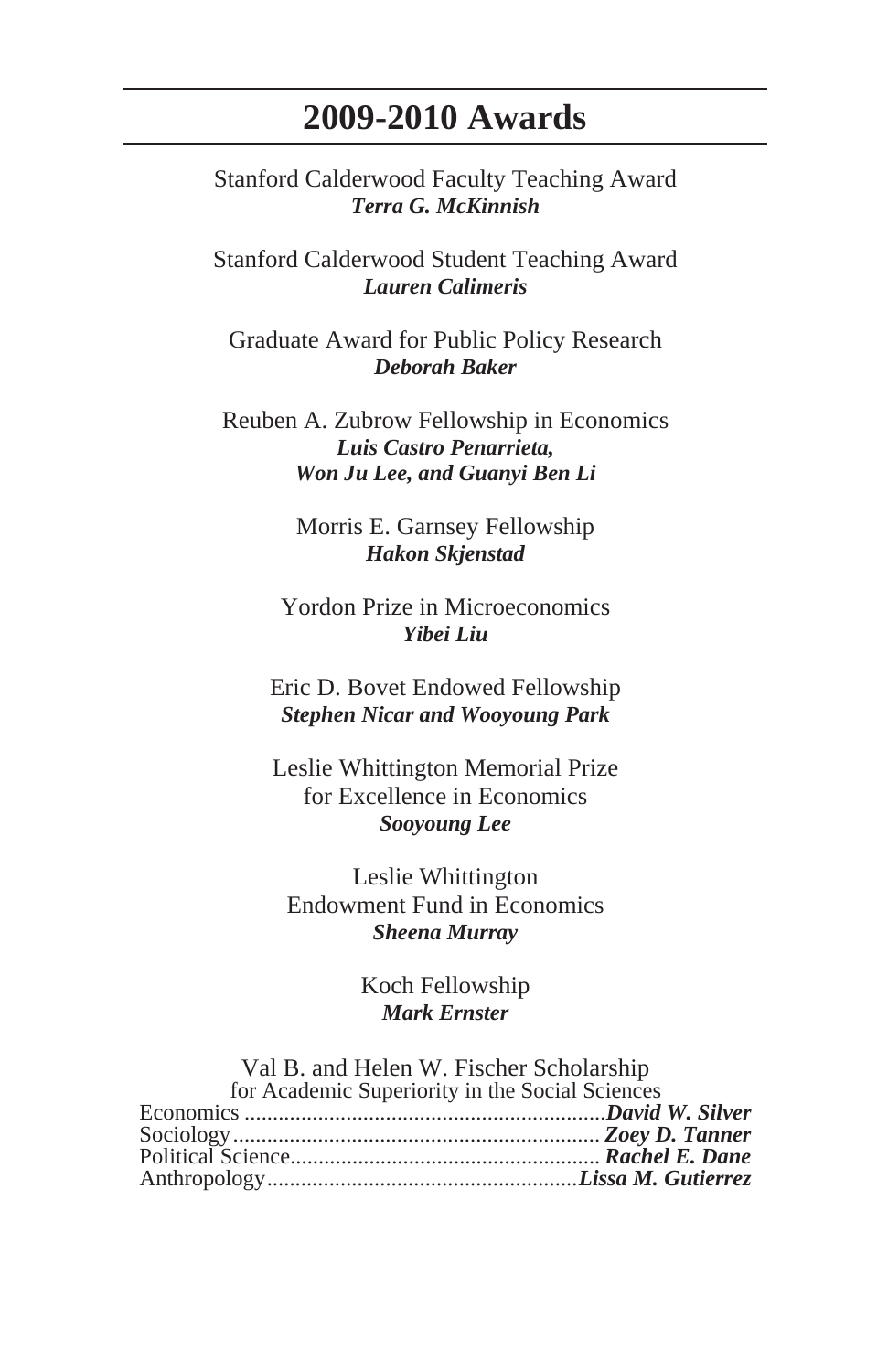### **Bachelor of Arts**

Shane K. Afsar *magna cum laude* Alan B. Aldrich Leslie C. Allen  *magna cum laude* Marzouq A. Alnusf Anar Amarjargal Jesse A. Andersen-Peacock Juan N. Arango David T. Bachinski Michael E. Ball Bryant W. Barron Laura K. Bate Benjamin E. Beasley Camila Belassi John T. Bennett David J. Benway Jr Anthony C. Bickham Daniel T. Birney  *magna cum laude* Levi N. Bonnell Katherine Bray Samuel F. Bridge IV Isabelle S. Brotman-Evans Colby C. Brown Galen H. Brown *with distinction summa cum laude*  Jesse D. Brown Eric A. Bruce Jonathan D. Brummet Elliott Brun Blake S. Busse  *summa cum laude*  Gonzalo T. Cabeza Stephen M. Call Austen L. Carpenter Sean P. Carpenter Ryan J. Chase Alan B. Chee Ashley B. Chin Kelsey S. Chow *with distinction*

Ian C. Comerford *with distinction* Evan B. Couri Daniel J. Cromer Bryan P. Cutsinger Sean P. Daley Eric J. Day Jorge de León Lee A. De Rose Greg J. de Rozario John W. Dennen  *with distinction* Kathleen A. Deptowicz Michael D. Dershem Joel C. Dickens Jeremy R. Dodson Philip T. Doetsch Benjamin N. Donahue Afton R. Dozier Evan J. Dufour Andrew W. Eisenberg Collin S. El-Hossari *summa cum laude* Mark A. Ernster Andrew J. Fenton Margaret T. Ferguson *magna cum laude* Stephen E. Feuerstein Fletcher K. L. Fields Alexandra A. Figley Theodore J. Findling Ilana P. Fischer *with distinction summa cum laude*  Andrew L. Fosheim Martin D. Freeman *with distinction* John V. Fuhrman Brian E. Furlong Joseph W. Gaudreau Jane M B. Geller Tyler J. Gerber Zachary A. Gerson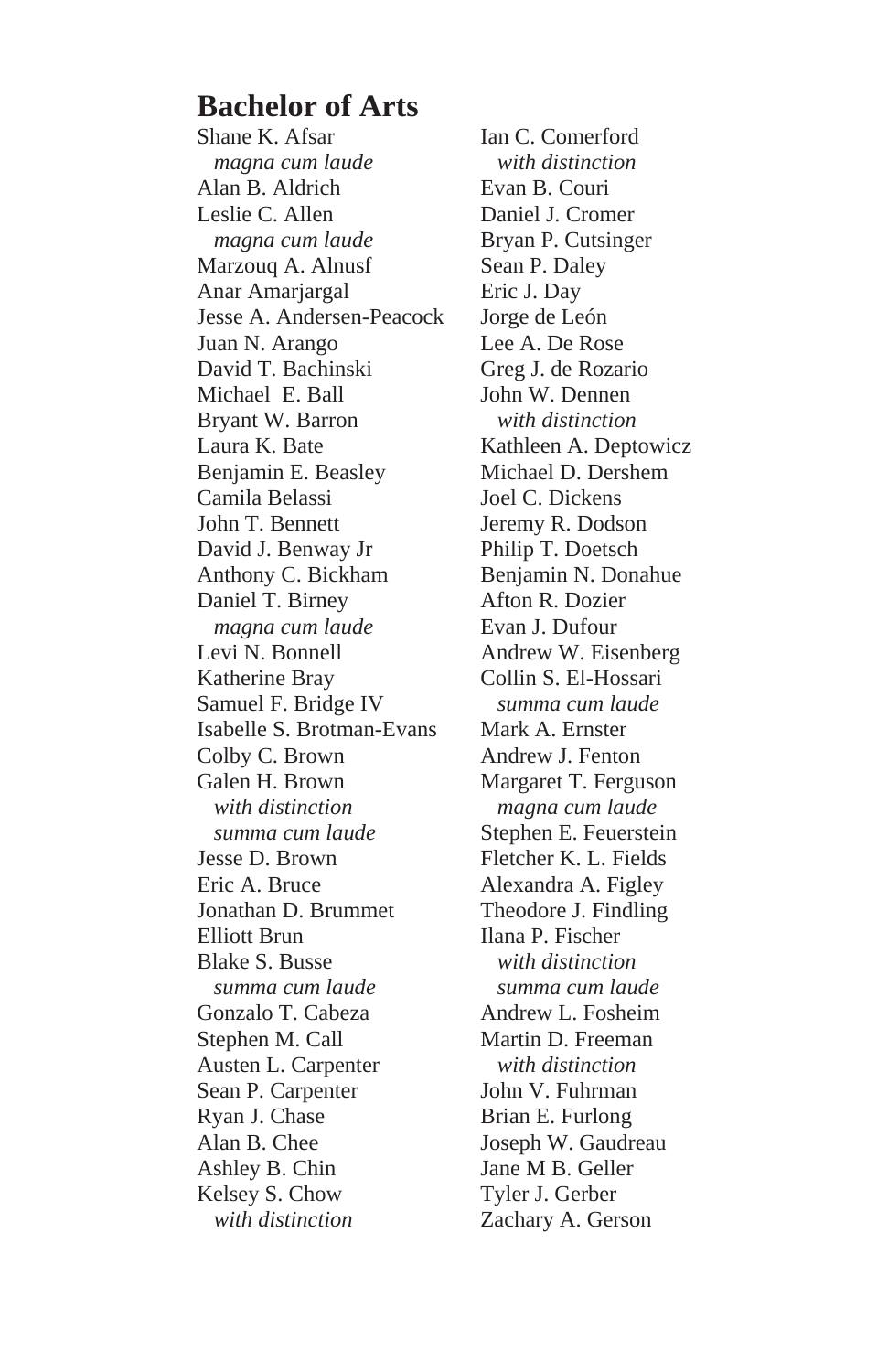Mahsa Ghafarzadeh Alipour Matthew B. Gilbert Sarah B. Gilbert *with distinction* Spiro Gkikas Melissa L. Gonnerman Javier Gonzalez-Teja Ali R. Gooyabadi Manab P. Goswami Kelly X. Graham Caytlyn M. Green Ryan H. Green Catherine S. Greene Ellen T. Gregory Grady M. Gurth Jordan A. Gutman James G. Gutowski Zachary C. Haglin Allison J. Harth Brent C. Hause Kyle W. Henry Jose P. Hernandez Andrew H. Herr Brian S. Heydt Duncan N. Hickey Thomas K. Higginbotham Erica A. Hills Theodore R. Hockenberry Ryan T. Hogan Derek R. Horn Matanya B. Horowitz *magna cum laude* John A. Horton Janice P. Howe Bret R. Hunt Stephanie K. Iwahashi Christopher L. Janes Molly E. Jenson Christopher T. Jewett Jack H. Jones Chad H. Kadesh Lena C. Kang Ashley R. Kateley George G. Keefe Courtney L. Kelley Alexander L. Kent Matthew P. Kiess Christine C. Kim Irene Kim Justin L. Knag

Corey R. Knapp Jacqueline R. Knous *with distinction* Alex K. Kono Matt M. Krebs Dylan J. La Torra Nicholas F. A. Laffitte Eric D. Lamb *with distinction* Daniel D. G. Layton John D. H. Lee Brandon M. Lipton Xiangguo Liu George M. Livanos Kyle C. Logan Corey P. Lovato Emily A. Lundy Everett P. Lynn Michael J. Macias John C. Malone Dean C. Mandile Brendon D. Marek Niklas J. Markley Cecilia M. Martin John J. Mc Cann Phillip R. Mc Donald Matthew A. Mc Dowell David A. Mc Evoy Kristopher N. Mc Kissack John P. Mc Neal Todd R. Mc Pherson Benjamin C. Melhorn Lei Miao John D. Miles Joel A. Miller Richard T. Milligan Sara M. Milligan Rakhee S. Mirchandani Katherine B. Mosele Jeffrey R. Munzer Henry L. Murray William P. Murtaugh Eugene A. Naes III Junko Nagai Ashley E. Neumann Bryan D. New Nicholas A. Newby Bao Vu Nguyen Cuong Vu Nguyen Matthew V. O' Brien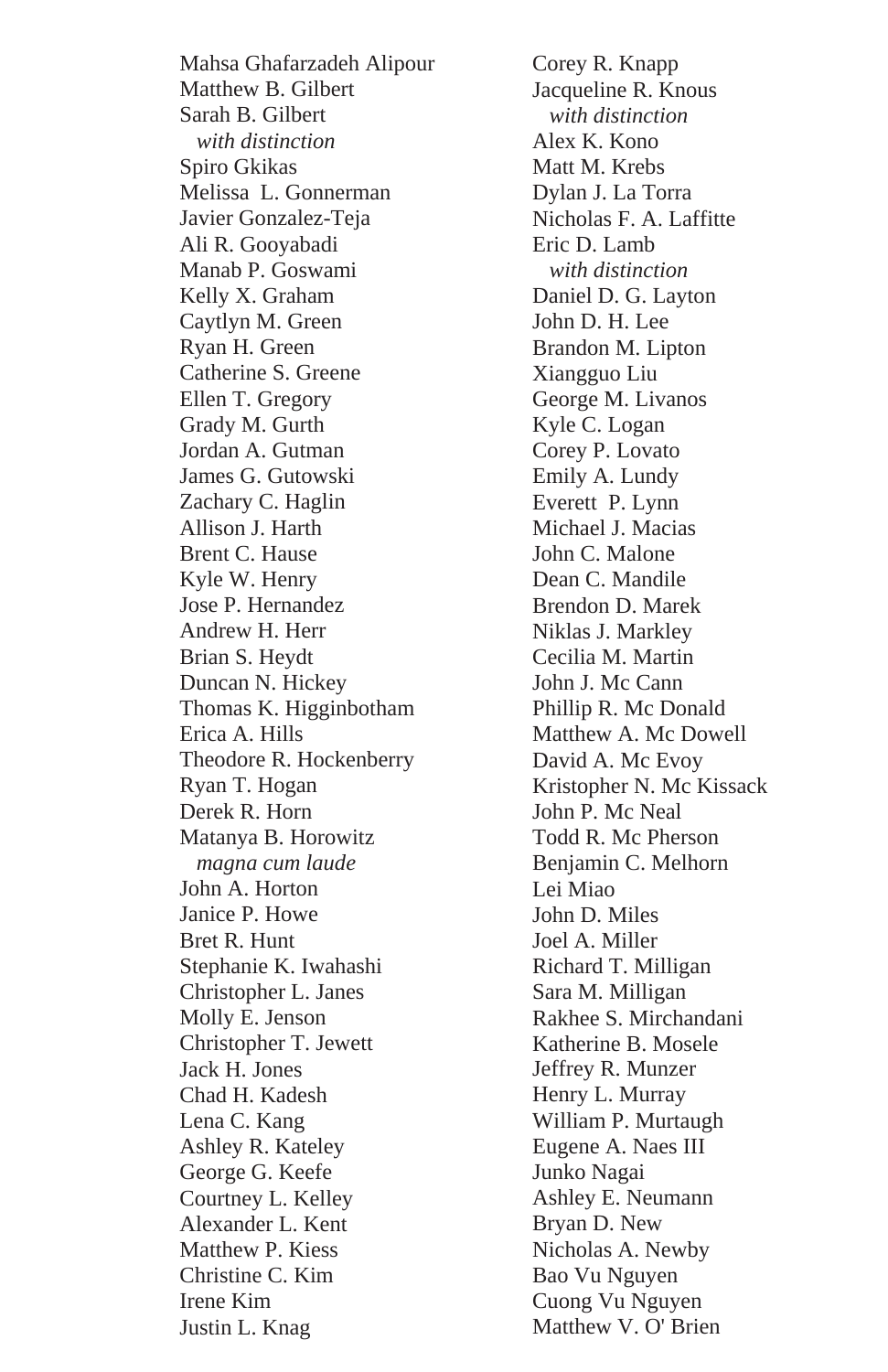Seunghyun Oh Michael M. T. Packard *summa cum laude* Christopher G. Pantano Mi Kyoung Park Iliv CJ Penichet Austin M. Perez Stephen M. Perillo Henry R. Perlman Zachary J. Pettijohn John W. Pierce Jr Alex M. Planalp Mark F. Poeppelmeier Nathan T. Poole Eric C. Price Victor F. Price Ryan P. Quinn Alexander J. Raddock Sebastian Ramirez Kyle L. Randolph Michael D. Reaume Jesse K. Regan Bradley S. Revare  *magna cum laude* Kyle S. Riach Benton F. Rochester Tucker M. Roe Anastasia N. Roloff Carlos A. Romero Arboleda Casen B. Ross *with distinction* Jacob N. Rowberry *summa cum laude* Adam J. Ryan Christopher W. Ryerson Roslyn K. Sakaguchi Darío A. Sanchez-Rubalcava Derek M. Sarchet Stephen K. Schultz Samuel D. Scruby Melissa M. Seta Timothy J. Shea Richard P. Shipin Adam J. Shunk Luke R. Siegle David W. Silver *with distinction summa cum laude* Manvendra Singh

Adam J. Sinning Alex Siva John C. Slota Noam Snyderman Hilary E. Stammich Scott P. Stevenson Kenna R. Stoneman *with distinction* Stephen E. Stornetta Monica L. Stout Niko L. D. Strzepek Christian M. Stuebe Daisuke Sugita Demetrius D. Sumler Diana Tamabayeva Jacqueline Tenenbaum Barbara E. Terrazas Brian J. Thomas *summa cum laude* Hunter J. Thompson Matthew A. Treschitta Brian V. Tucker Robert T. Vivaldelli Robert F. Vivat *magna cum laude* Lance K. Vogan Nicole M. Voss *with distinction summa cum laude* Melissa A. Wait Andrew F. Ward Watson R. Warriner *with distinction summa cum laude* Terrence B. Watkins Grant D. Watts Derek S. Weber Brian M. Weldon Terrence J. Westropp Aaron C. Whitener Maria P. Wilhelm Pamela H. Williamson Richard J. Wilson Teddi J. Wold Phillip Wong Ryan M. Woods Anne MacGregor Wurtzebach Kyle E. Yaden